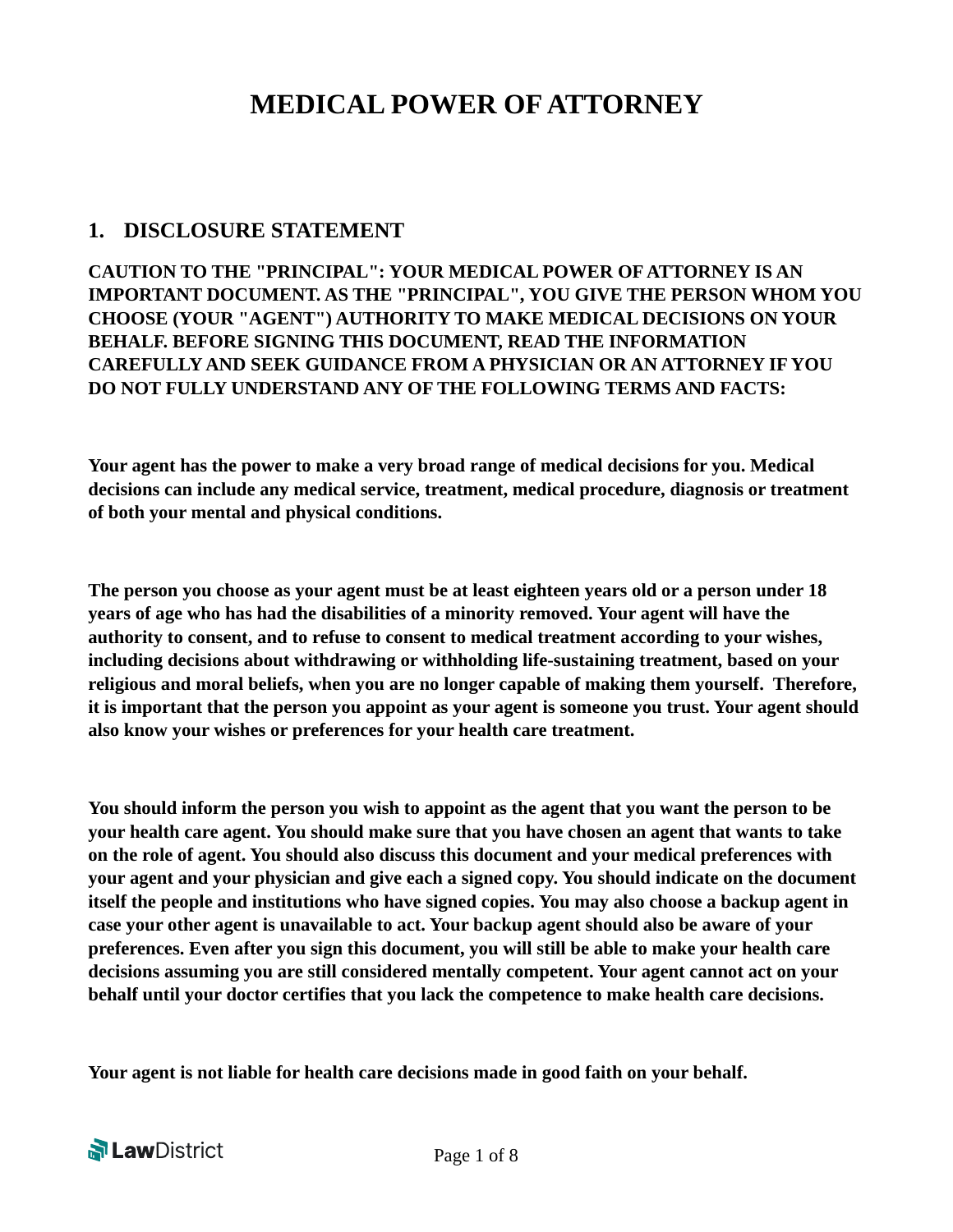**You may revoke the authority granted to your agent at any time while you are still competent to do so. The authority granted to your agent will be revoked when you tell your medical provider and your agent, orally or in writing, that you are revoking this medical power of attorney. If you execute another power of attorney later, that will also have the effect of revoking any prior power of attorney. Unless you state otherwise, your appointment of a spouse is revoked if your marriage is dissolved, annulled, or declared void.** 

**In order for this document to be valid, it must be signed in accordance with the law of the state where you are signing this document. In general, the medical power of attorney should be signed in the presence of a notary or two witnesses. If you choose to have two witnesses sign, they must be at least 18 and competent. Neither of the two witnesses may be your agent or be related to your agent.** 

**This document may not be changed or modified. If you want to make changes in the document, you must execute a new medical power of attorney.** 

# **2. DESIGNATION OF HEALTH CARE AGENT**

I, \_\_\_\_\_\_\_\_\_\_\_\_\_\_\_\_\_*\_[PRINCIPAL NAME]*, appoint \_\_\_\_\_\_\_\_\_\_\_\_\_\_\_\_\_*\_[AGENT NAME]*, with a permanent residence at \_\_\_\_\_\_\_\_\_\_\_\_\_\_\_\_\_*\_[AGENT ADDRESS]* and phone number \_\_\_\_\_\_\_\_\_\_\_\_\_ *[PHONE NUMBER]*, as my agent to make any and all health care decisions for me, except to the extent stated in this document. This medical power of attorney takes effect if I become unable to make my own health care decisions and this fact is certified in writing by my physician.

#### LIMITATIONS ON THE DECISION-MAKING AUTHORITY OF MY AGENT ARE AS FOLLOWS: \_\_\_\_\_\_\_\_\_\_\_\_\_\_\_\_\_\_\_\_\_\_\_\_\_\_\_\_\_\_\_\_\_\_\_\_\_\_\_\_\_\_\_\_\_\_\_\_\_\_\_\_\_\_\_\_\_\_\_\_\_\_\_\_\_\_\_\_\_\_\_\_\_\_\_\_\_\_\_\_\_\_\_

\_\_\_\_\_\_\_\_\_\_\_\_\_\_\_\_\_\_\_\_\_\_\_\_\_\_\_\_\_\_\_\_\_\_\_\_\_\_\_\_\_\_\_\_\_\_\_\_\_\_\_\_\_\_\_\_\_\_\_\_\_\_\_\_\_\_\_\_\_\_\_\_\_\_\_\_\_\_\_\_\_\_\_ \_\_\_\_\_\_\_\_\_\_\_\_\_\_\_\_\_\_\_\_\_\_\_\_\_\_\_\_\_\_\_\_\_\_\_\_\_\_\_\_\_\_\_\_\_\_\_\_\_\_\_\_\_\_\_\_\_\_\_\_\_\_\_\_\_\_\_\_\_\_\_\_\_\_\_\_\_\_\_\_\_\_\_

\_\_\_\_\_\_\_\_\_\_\_\_\_\_\_\_\_\_\_\_\_\_\_\_\_\_\_\_\_\_\_\_\_\_\_\_\_\_\_\_\_\_\_\_\_\_\_\_\_\_\_\_\_\_\_\_\_\_\_\_\_\_\_\_\_\_\_\_\_\_\_\_\_\_\_.

# **3. DESIGNATION OF ALTERNATE AGENT**

You are not required to designate an alternate agent. However, you may do so if you wish. An alternate agent may make the same health care decisions as to the designated agent if the designated agent is

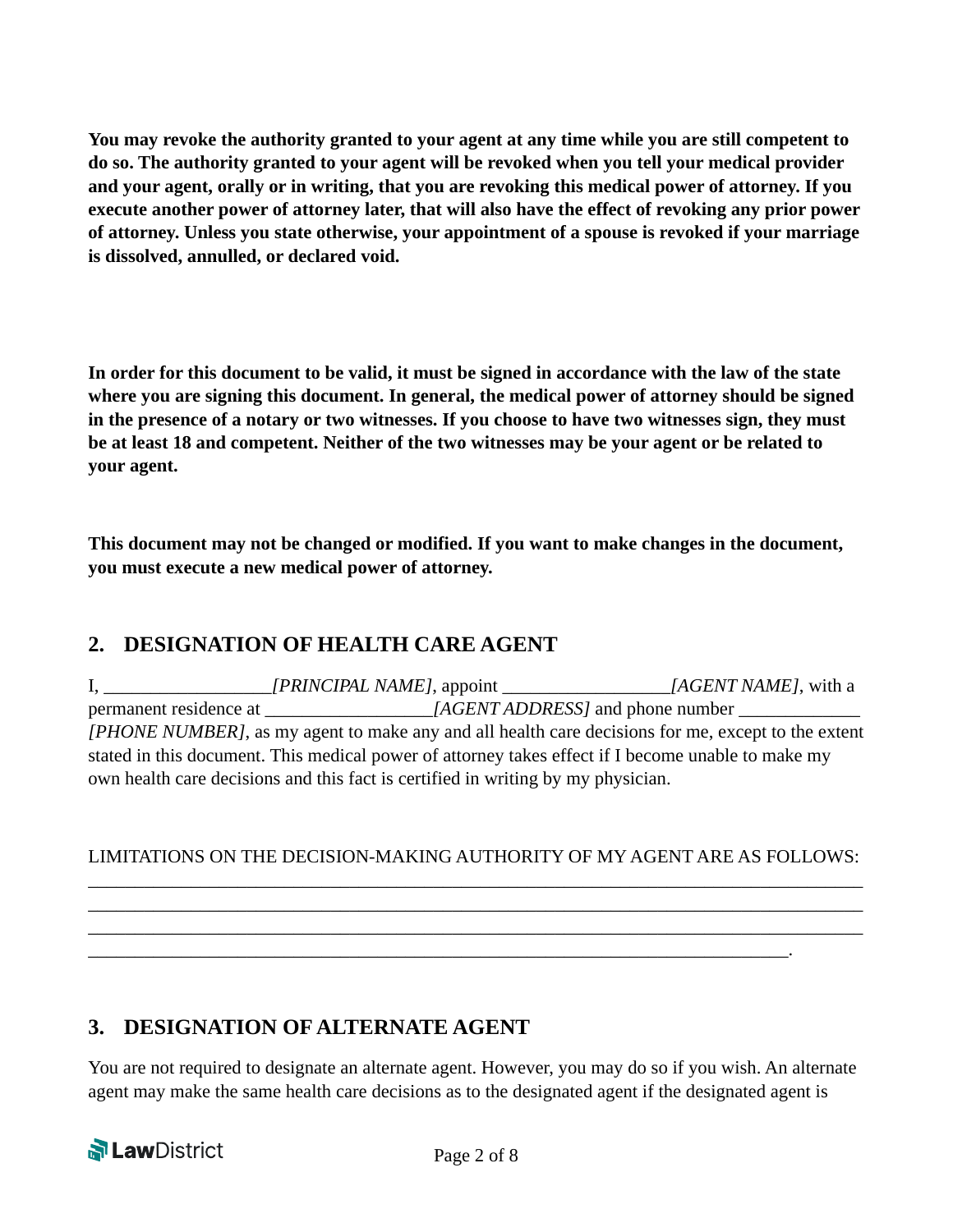unable or unwilling to act as your agent. If the agent designated is your spouse, the designation is automatically revoked by law if your marriage is dissolved, annulled, or declared void unless the document provides otherwise.

If the person designated as my agent is unable or unwilling to make health care decisions for me, I designate the following person(s) to serve as my agent(s) to make healthcare decisions for me, as authorized by this document:

| <b>First Alternate Agent</b> |                           |  |  |
|------------------------------|---------------------------|--|--|
| Name:                        | [ALTERNATE AGENT NAME]    |  |  |
| Address:                     | [ALTERNATE AGENT ADDRESS] |  |  |
| Phone:                       | [PHONE NUMBER]            |  |  |

#### **Second Alternate Agent**

| Name:    | [ALTERNATE AGENT NAME]           |
|----------|----------------------------------|
| Address: | <i>[ALTERNATE AGENT ADDRESS]</i> |
| Phone:   | [PHONE NUMBER]                   |

#### **Third Alternate Agent**

| Name:    | [ALTERNATE AGENT NAME]    |
|----------|---------------------------|
| Address: | [ALTERNATE AGENT ADDRESS] |
| Phone:   | [PHONE NUMBER]            |

### **4. LIMITATIONS ON MY AGENT**

My agent is authorized to make all medical decisions on my behalf, EXCEPT for the following:



\_\_\_\_\_\_\_\_\_\_\_\_\_\_\_\_\_\_\_\_\_\_\_\_\_\_\_\_\_\_\_\_\_\_\_\_\_\_\_\_\_\_\_\_\_\_\_\_\_\_\_\_\_\_\_\_\_\_\_\_\_\_\_\_\_\_\_\_\_\_\_\_\_\_\_\_\_\_\_\_\_\_\_ \_\_\_\_\_\_\_\_\_\_\_\_\_\_\_\_\_\_\_\_\_\_\_\_\_\_\_\_\_\_\_\_\_\_\_\_\_\_\_\_\_\_\_\_\_\_\_\_\_\_\_\_\_\_\_\_\_\_\_\_\_\_\_\_\_\_\_\_\_\_\_\_\_\_\_\_\_\_\_\_\_\_\_ \_\_\_\_\_\_\_\_\_\_\_\_\_\_\_\_\_\_\_\_\_\_\_\_\_\_\_\_\_\_\_\_\_\_\_\_\_\_\_\_\_\_\_\_\_\_\_\_\_\_\_\_\_\_\_\_\_\_\_\_\_\_\_\_\_\_\_\_\_\_\_\_\_\_\_\_\_\_\_\_\_\_\_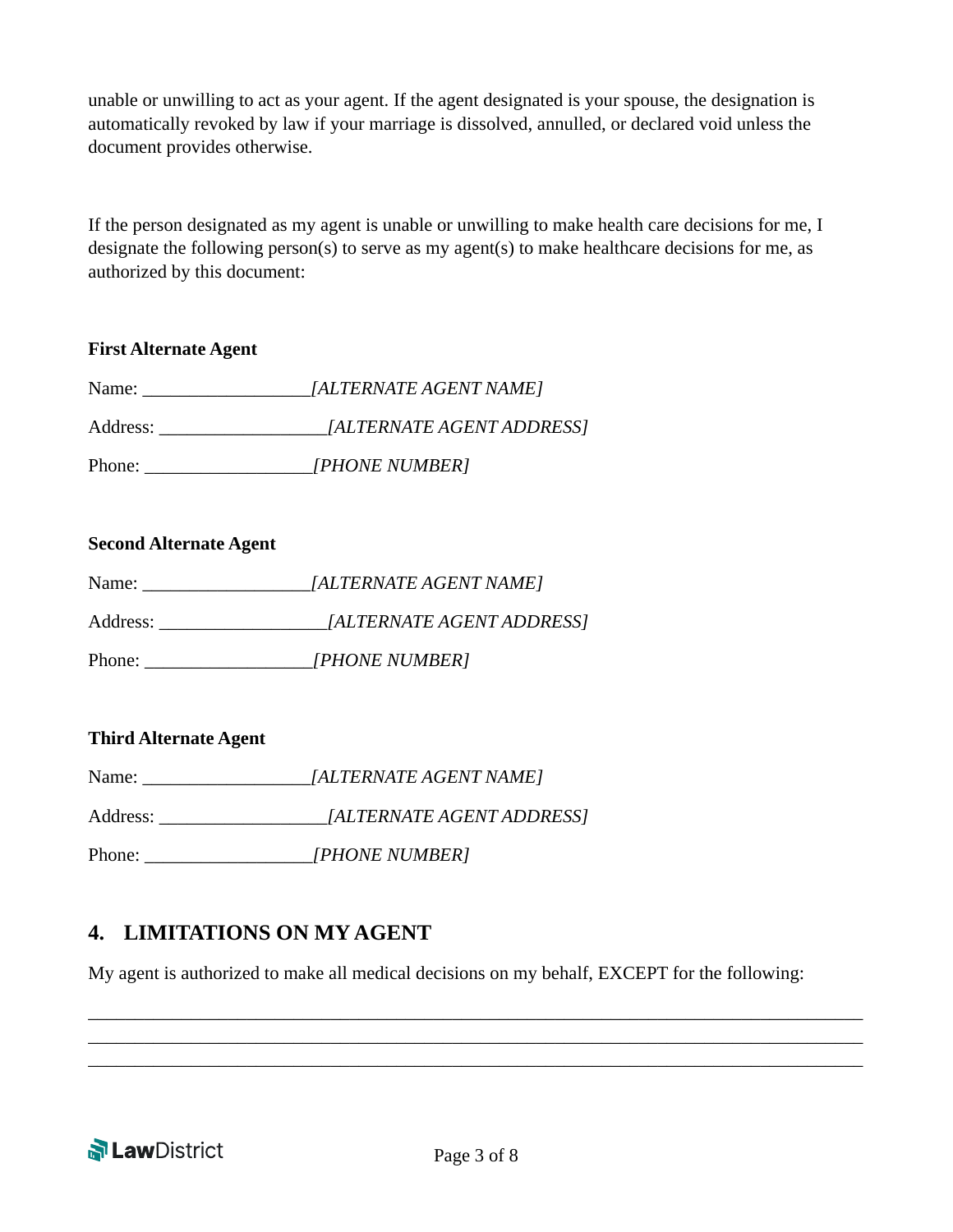# **5. DURATION**

\_\_\_\_\_\_\_\_\_\_\_\_\_\_\_\_\_\_\_\_\_\_\_\_\_\_\_\_\_\_\_\_\_.

I understand that this power of attorney exists indefinitely from the date I execute this document or until the established end date is reached. However, I may revoke the power of attorney at any moment by notifying my agent orally or in writing. If I am unable to make health care decisions for myself when this power of attorney expires, the authority I have granted to my agent continues to exist until I become able to make healthcare decisions for myself.

\_\_\_\_\_\_\_\_\_\_\_\_\_\_\_\_\_\_\_\_\_\_\_\_\_\_\_\_\_\_\_\_\_\_\_\_\_\_\_\_\_\_\_\_\_\_\_\_\_\_\_\_\_\_\_\_\_\_\_\_\_\_\_\_\_\_\_\_\_\_\_\_\_\_\_\_\_\_\_\_\_\_\_

[This power of attorney ends on the following date: \_\_\_\_\_\_\_\_\_\_\_\_*MONTH]* \_\_\_*[DAY]*, \_\_\_\_\_\_\_\_*[YEAR]*].

# **6. REVOCATION OF PRIOR MEDICAL POWER OF ATTORNEY**

I hereby revoke or terminate any and all medical power of attorney that have been previously signed by me.

# **7. ORIGINAL AND COPIES OF THIS MEDICAL POWER OF ATTORNEY**

The original copy of this document is kept at:

Name/Institution: \_\_\_\_\_\_\_\_\_\_\_\_\_\_\_\_\_*\_[PERSON OR INSTITUTION NAME]* Address: \_\_\_\_\_\_\_\_\_\_\_\_\_\_\_\_\_\_*[ADDRESS]* 

Phone: \_\_\_\_\_\_\_\_\_\_\_\_\_\_\_\_\_\_*[PHONE NUMBER]*

The following individuals or institutions have signed copies of this document:

Name: \_\_\_\_\_\_\_\_\_\_\_\_\_\_\_\_\_*\_[PERSON OR INSTITUTION NAME]* 

Address: \_\_\_\_\_\_\_\_\_\_\_\_\_\_\_\_\_\_*[ADDRESS]* 

Name: [PERSON OR INSTITUTION NAME]

**N**LawDistrict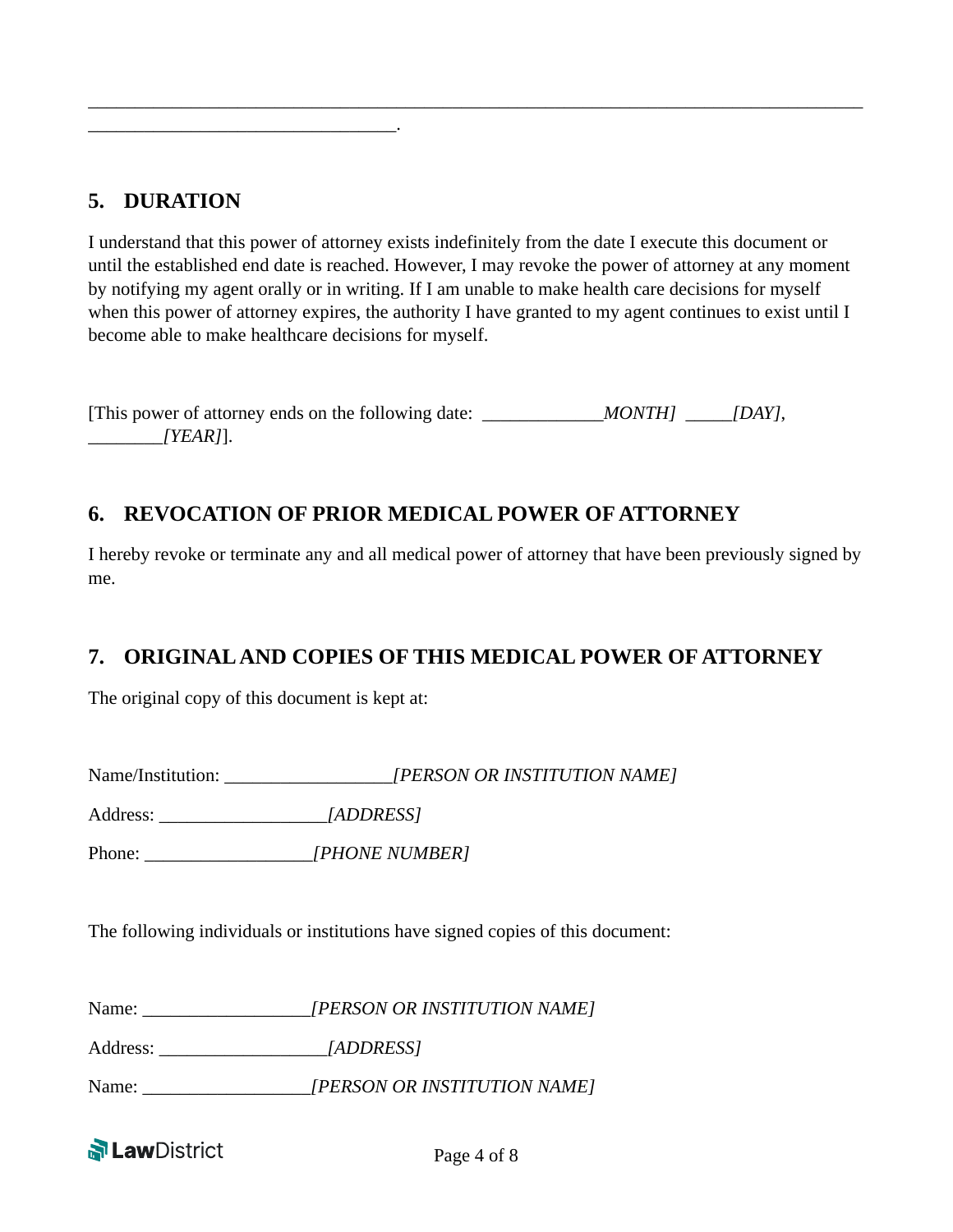Address: \_\_\_\_\_\_\_\_\_\_\_\_\_\_\_\_\_\_*[ADDRESS]* 

The copies of this document are located at:

Name/Institution: \_\_\_\_\_\_\_\_\_\_\_\_\_\_\_\_\_*\_[PERSON OR INSTITUTION NAME]*

Address: \_\_\_\_\_\_\_\_\_\_\_\_\_\_\_\_\_\_*[ADDRESS]* 

Phone: \_\_\_\_\_\_\_\_\_\_\_\_\_\_\_\_\_\_*[PHONE NUMBER]*

Name/Institution: \_\_\_\_\_\_\_\_\_\_\_\_\_\_\_\_\_*\_[PERSON OR INSTITUTION NAME]*

Address: \_\_\_\_\_\_\_\_\_\_\_\_\_\_\_\_\_\_*[ADDRESS]* 

Phone:  $[PHONE NUMBER]$ 

### **8. EXECUTION**

YOU MUST DATE AND SIGN THIS POWER OF ATTORNEY. YOU MAY SIGN IT AND HAVE YOUR SIGNATURE ACKNOWLEDGED BEFORE A NOTARY PUBLIC OR YOU MAY SIGN IT IN THE PRESENCE OF TWO COMPETENT ADULT WITNESSES NOT RELATED BY BLOOD OR MARRIAGE.

### **9. VALIDITY**

#### **THIS MEDICAL POWER OF ATTORNEY IS NOT VALID UNLESS:**

1. YOU SIGN IT AND HAVE YOUR SIGNATURE ACKNOWLEDGED BEFORE A NOTARY PUBLIC; OR

2. YOU SIGN IT IN THE PRESENCE OF TWO COMPETENT ADULT WITNESSES.

### **10. WITNESS INSTRUCTIONS**

#### **THE FOLLOWING PERSONS MAY NOT ACT AS ONE OF THE WITNESSES:**

**N** LawDistrict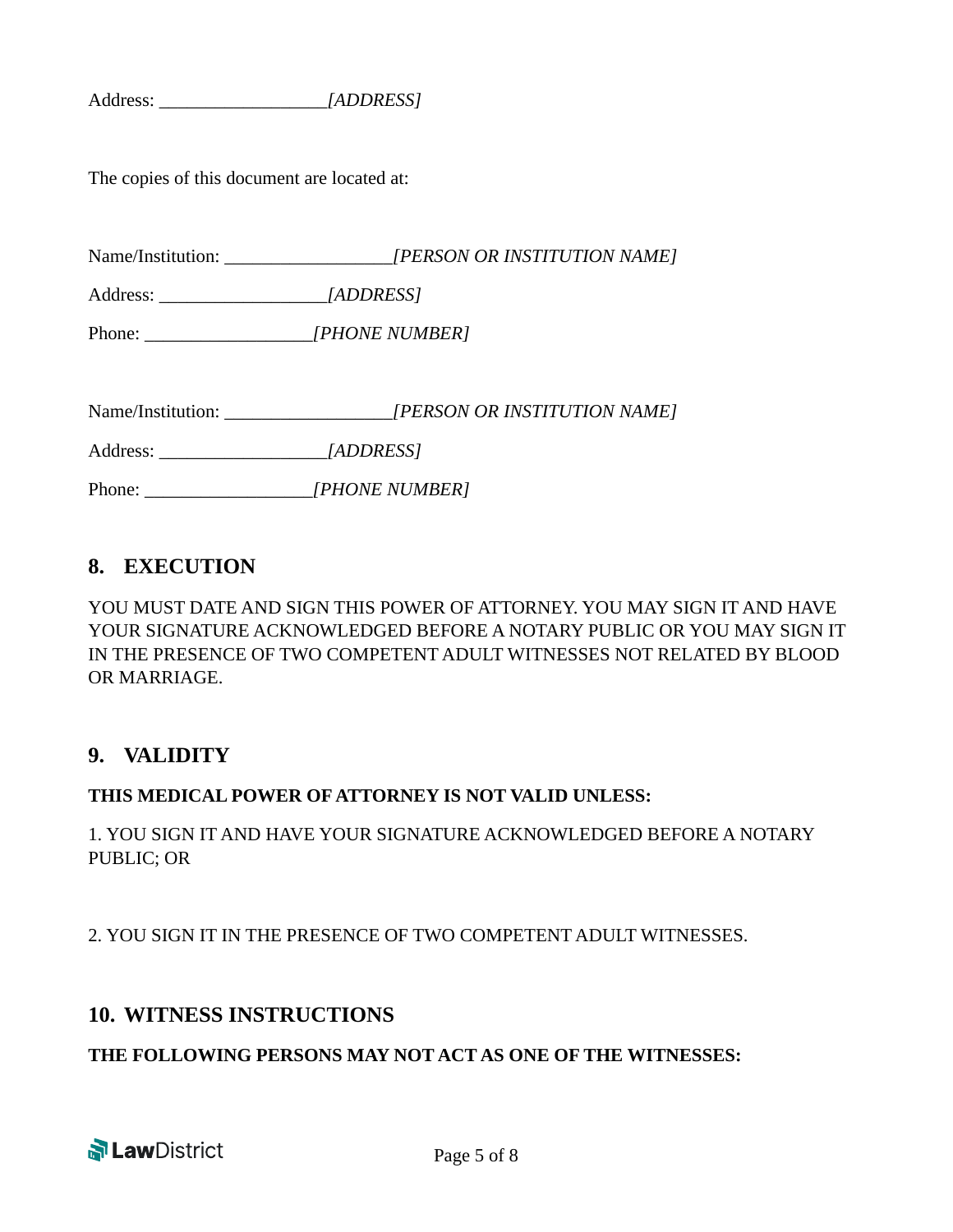1. The person you have designated as your agent;

2. A person related to you by blood or marriage, domestic partnership or adoption, nor a spouse of any such person;

3. A person entitled to any part of your estate after your death under a will or codicil executed by you or by operation of law;

4. Your attending physician, including the owner or operator of a healthcare facility, short-term or longterm care, or other residential or community care facility serving you;

5. An employee of your attending physician or healthcare provider;

6. An employee of a health care facility in which you are a patient if the employee is providing direct patient care to you or is an officer, director, partner, or business office employee of the health care facility or of any parent organization of the health care facility; or 7. A creditor of yours or entitled to any part of your estate under a will or codicil, trust, insurance policy, or by operation of intestate succession laws.

8. A person financially responsible for your health care;

9. An employee of your life or health insurance provider;

10. A person entitled to benefit financially in any other way after you die.

By signing below, I acknowledge that I have read and understand the information contained in the above disclosure statement.

(YOU MUST DATE AND SIGN THIS POWER OF ATTORNEY. YOU MAY SIGN IT AND HAVE YOUR SIGNATURE ACKNOWLEDGED BEFORE A NOTARY PUBLIC OR YOU MAY SIGN IT IN THE PRESENCE OF TWO COMPETENT ADULT WITNESSES.)

### **11. SIGNATURE AND NOTARY ACKNOWLEDGMENT**

| I sign my name to this medical power of attorney on this |           | <i>[DATE]</i> day of     |
|----------------------------------------------------------|-----------|--------------------------|
| [MONTH],                                                 | [YEAR] at | $\lfloor CITY \rfloor$ , |
| [STATE].                                                 |           |                          |

*COUNTY OF \_\_\_\_\_\_\_\_\_\_\_\_\_\_\_\_\_\_\_[COUNTY] [PRINCIPAL NAME]* 

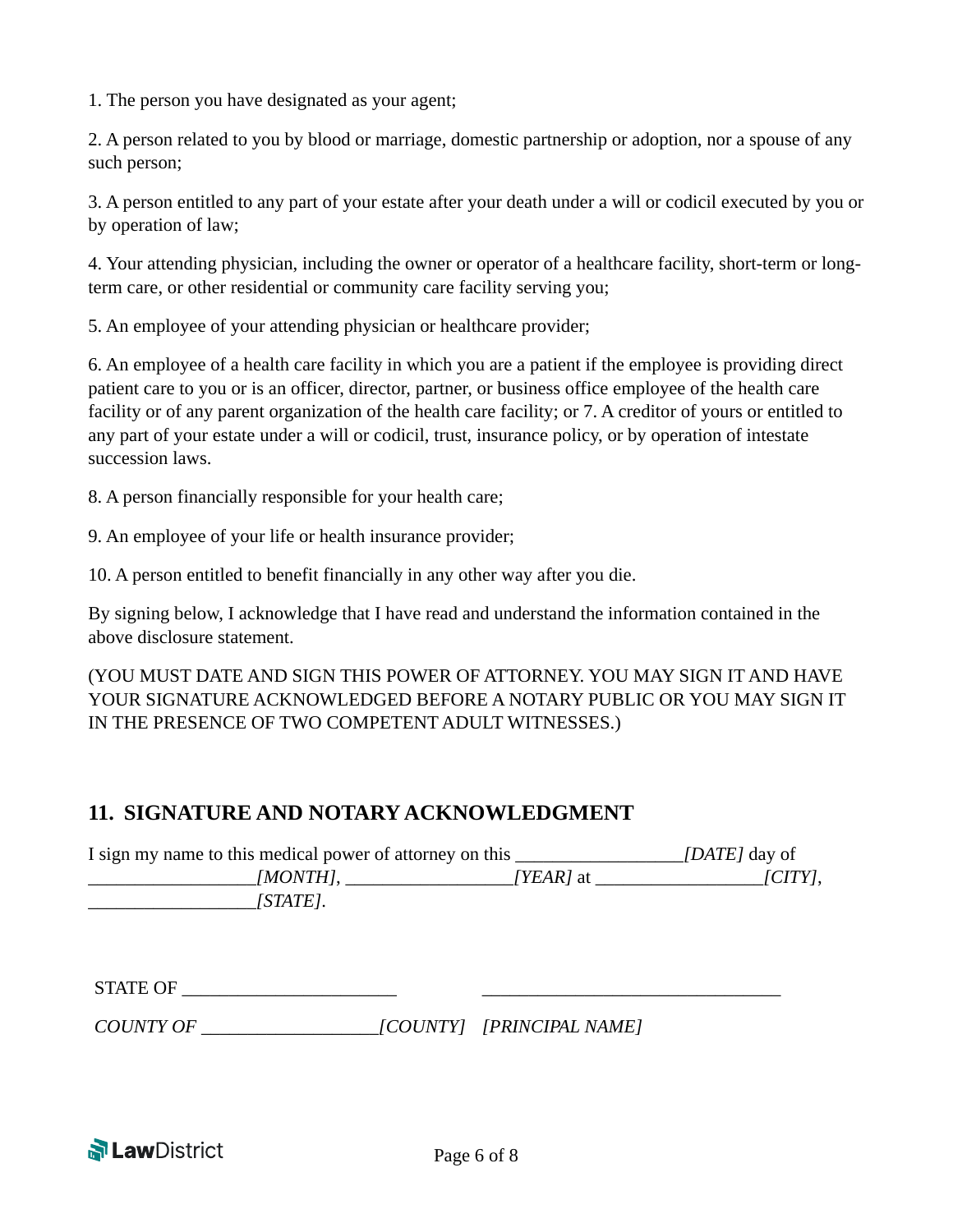Before me, the undersigned authority, on this day personally appeared *[PRINCIPAL NAME]*, known to me [or proved to me on the oath of \_\_\_\_\_\_\_\_\_\_\_\_\_\_\_\_\_\_*[NAME]* or through (description of identity card or other document) to be the person whose name is subscribed to the foregoing instrument and acknowledged to me that [he/she] executed the same for the purpose and consideration therein expressed.

Given under my hand and seal of office this\_\_\_\_\_\_\_\_\_\_\_\_\_\_\_\_\_\_\_ *[DATE]* day of \_\_\_\_\_\_\_\_\_\_\_\_\_\_\_\_\_\_*[MONTH]*, \_\_\_\_\_\_\_\_\_\_\_\_\_\_\_\_\_\_*[YEAR]*.

Notary Public, State of \_\_\_\_\_\_\_\_\_

\_\_\_\_\_\_\_\_\_\_\_\_\_\_\_\_\_\_\_\_\_\_\_\_\_\_\_\_

My commission expires: \_\_\_\_\_\_\_\_

**OR** 

# **12. SIGNATURE AND NOTARY ACKNOWLEDGMENT**

| I sign my name to this medical power of attorney on this |                    |        | <i>[DATE]</i> day of |
|----------------------------------------------------------|--------------------|--------|----------------------|
| [MONTH].                                                 | / <i>YEAR</i> / at | [CITY] | [STATE].             |

 $\overline{\phantom{a}}$  , and the contract of the contract of the contract of the contract of the contract of the contract of the contract of the contract of the contract of the contract of the contract of the contract of the contrac

*[PRINCIPAL NAME]*

\_\_\_\_\_\_\_\_\_\_\_\_\_\_\_\_\_\_\_\_\_\_\_\_\_\_

# **13. STATEMENT AND SIGNATURE OF FIRST WITNESS**

I am not the person appointed as agent by this document. I am not related to the principal by blood or marriage. I would not be entitled to any portion of the principal's estate on the principal's death. I am not the attending physician of the principal or an employee of the attending physician. I have no claim against any portion of the principal's estate on the principal's death. Furthermore, if I am an employee of a healthcare facility in which the principal is a patient, I am not involved in providing direct patient care to the principal and am not an officer, director, partner, or business office employee of the health care facility or of any parent organization of the health care facility.

Name:  $[FIRST \, WITNESS \, NAME]$ 

**N Law** District